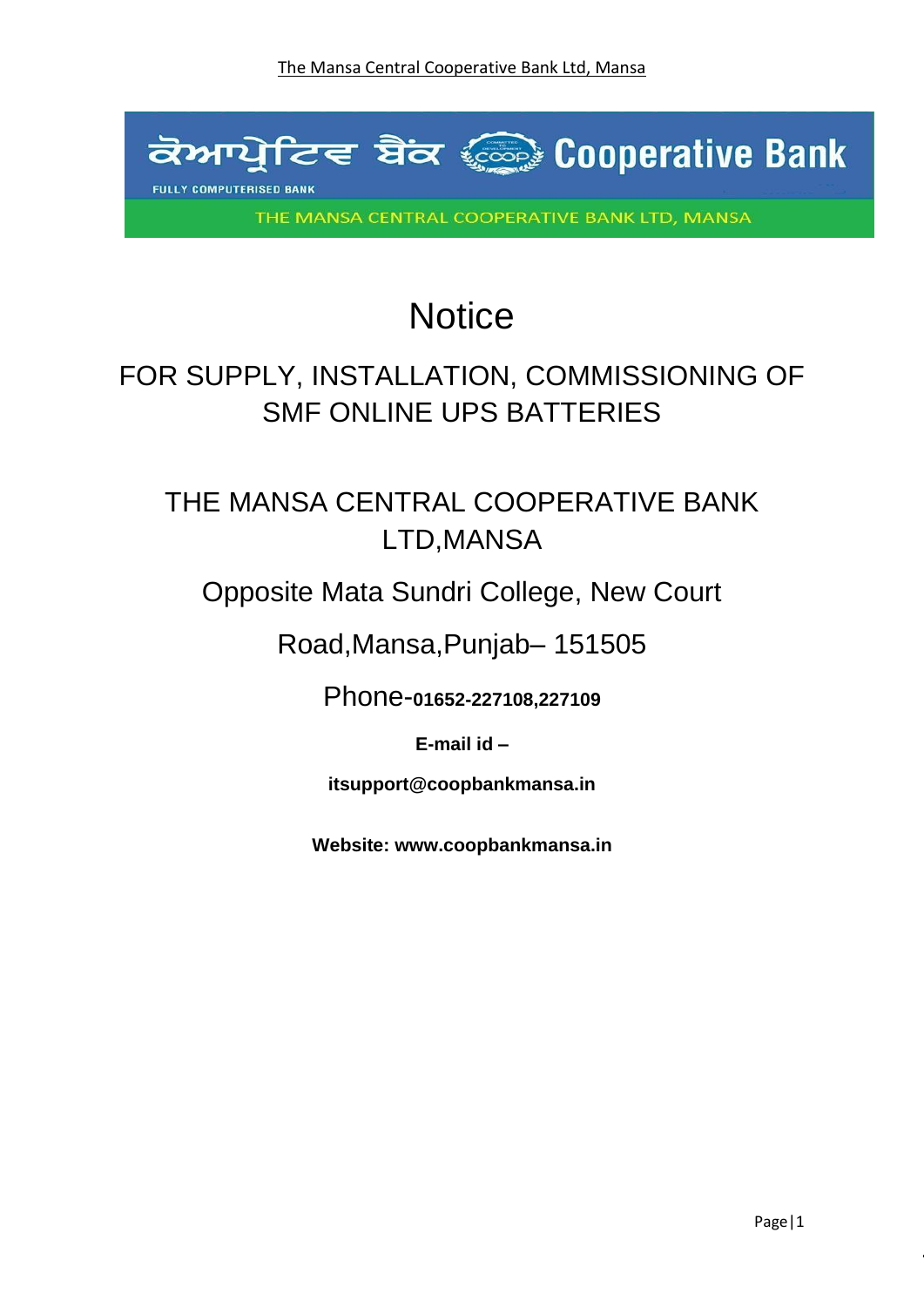#### The Mansa Central Cooperative Bank Ltd, Mansa

#### TENDER NOTICE FOR SUPPLY, INSTALLATION AND COMMISSIONING OF SMF ONLINE UPS BATTERIES

Details areas Under:-

#### ਟੈਂਡਰ ਨੋਟਿਸ

ਦੀ ਮਾਨਸਾ ਸੈਂਟਰਲ ਕੋਆਪਰੇਟਿਵ ਬੈਂਕ ਲਿਮ., ਮੱਖ ਦਫਤਰ, ਨੇੜੇ ਮਾਤਾ ਸੰਦਰੀ ਗਰਲਜ ਕਾਲਜ, ਕਚਹਿਰੀ ਰੋਡ, ਮਾਨਸਾ ਵੱਲੋਂ Exide/Amaron ਕੰਪਨੀ ਦੇ ਆਥੋਰਾਈਜਡ ਡੀਲਰਾਂ ਪਾਸੋਂ ਆਨਲਾਈਨ ਯੂ.ਪੀ.ਐਸ. ਲਈ (12 V, 65 AH) ਦੀਆਂ 6 SMF ਬੈਟਰੀਆਂ ਖੀਦ ਕਰਨ ਲਈ ਨੋਟਿਸ ਛਪਣ ਤੋਂ 15 ਦਿਨ੍ਹਾਂ ਦੇ ਅੰਦਰ-ਅੰਦਰ ਕਟੇਸਨਾਂ ਦੀ ਮੰਗ ਕੀਤੀ ਜਾਂਦੀ ਹੈ। ਭਵਿੱਖ ਵਿੱਚ ਬੈਟਰੀਆਂ ਦੀ ਜਰੂਰਤ ਨੂੰ ਧਿਆਨ ਵਿੱਚ ਰੱਖਦੇ ਹੋਏ ਡੀਲਰਾਂ ਵੱਲੋਂ ਕੁਟੇਸ਼ਨ ਵਿੱਚ ਦਰਜ ਕੀਤੇ ਗਏ ਰੇਟ ਮਿਤੀ 31-03-2023 ਤੱਕ Valid ਹੋਣਗੇ। ਬਾਕੀ ਸਰਤਾਂ ਬੈਂਕ ਦੀ ਵੈਬਸਾਈਟ coopbankmansa.in ਜਾਂ ਬੈਂਕ ਦੇ ਮੁੱਖ ਦਫਤਰ ਤੋਂ ਪਾਪਤ ਕੀਤੀਆਂ ਜਾ ਸਕਦੀਆਂ ਹਨ।

> ਸ਼ਹੀ /-ਜਿਲਾ ਮੈਨੇਜਰ।

#### TheSpecificationsandTermsandConditionsareasunder:

- 1. Battery Type–SMF Battery (Online UPS Compatible)
- 2. Battery Voltage–12V
- 3. AH rating of each Battery–65AH (6 units)
- 4. Battery Make–Amaron, Exide
- 5. Warranty Period should be mentioned in the quotations.
- 6. Buy Back price for old batteries should be mentioned in the quotation.
- 7. Quotation should clearly mention effective price after deducting buyback price of old batteries and effective price should include all Taxes, transportation, installation charges etc.
- 8. Supplier will replace batteries at no cost if any battery becomes faulty during warranty period.
- 9. Supplier need to submit Authorized Dealership/Distributorship certificate issued by the manufacturer.